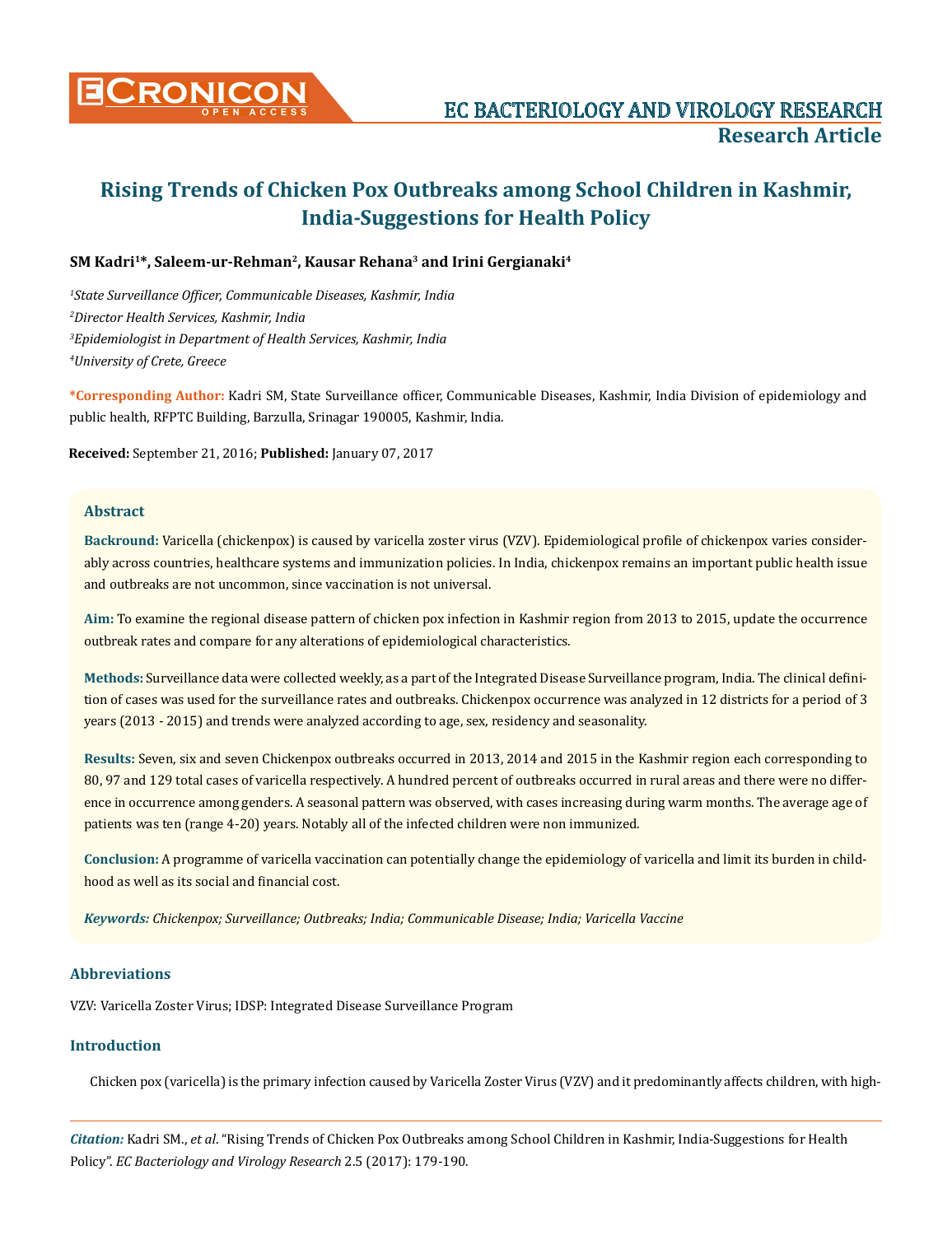est incidence in the 1-9 years old age group [1]. Varicella is a highly contagious disease with an attack rate of 62-100% [1]. In otherwise healthy children it is self-limiting, presenting with mild symptoms like a vesicular rash, fever and malaise [2]. Dangerous or even fatal complications like secondary bacterial infections can emerge (pneumonitis, arthritis, osteomyeltis, encephalitis, sepsis) [3,4] especially in neonates, immune compromised or elderly patients [1]. Varicella can be prevented by vaccination [1] which is safe and effective (in 80 - 85% against disease and in > 95% of cases in terms of preventing from serious complications) [2].

Although varicella occurs worldwide, there are differences in its epidemiology profile between various countries and especially between temperate and tropical regions. In pre-vaccination era, in temperate countries, like US and UK, more than 90% of people were affected before adolescence years [5]. On the contrary, in non developed tropical regions, chickenpox infection occurs at older ages [6,5]. Due to this later sero conversion in tropical countries more pregnant women are affected and this is of great concern because congenital varicella syndrome may occur. In addition, it is estimated that chickenpox is five times more likely to be fatal in pregnancy than in the nonpregnant adult [7]. Another difference is that temperate regions show predominance of varicella infection in the winter and early spring [5]. Less seasonality is reported in tropics. Outbreaks are periodic and usually represented by epidemic cycle of 2 - 5 years [8]. These differences are not fully explored. Among other factors the climate, the density of the population, rural vs urban [9], the existing risk of an individual to be infected and the characteristics of the virus can all play a role [5]. Nowadays, the main differences in epidemiology are due to the vaccination coverage system. In the countries that have adopted a universal vaccination system, the disease is rare in children [2,10], although mild breakthrough outbreaks [10] can occur.

In many parts of the world, Chicken pox can be better prevented. It is well established that although Varicella incidence rates are decreasing in countries that have implemented vaccination programs [11], this is not the case in the developing countries [12]. According to W.H.O, 4.2 million severe complications which require hospitalization and 4200 deaths attributed to varicella occur globally every year [5]. The age-standardized death ratio has declined from 3 per 100,000 in the pre vaccination era to 0,1 (CI 95% 0.0-0.7) in 100,000 in 2010, in high income countries [5] the remaining chicken pox burden should receive serious consideration because of health, social and economical costs [4]. In India, chicken Pox outbreaks are not uncommon [6]. The IDSP – Integrated Disease surveillance Program [13] compiles surveillance outbreak data from all states and Union Territories. Characteristically, 30% the outbreaks reported in last years Kashmir Region were Chicken Pox cases.

#### Our main objectives were

i) To describe the distribution and characteristics of Chicken pox infections in Kashmir region between 2013 -15 and compare it with other local and global trends, identifying any differences.

ii) To make specific recommendations for Chicken Pox prevention and control and discuss the policy issues related to the Varicella Vaccination for the region of Kashmir.

ii) To recognize areas of further in-depth studies that may emerge from this study.

## **Methods**

#### **Case Definition**

For the purpose of this study, the clinical diagnosis was taken as the case definition a febrile illness with acute onset of diffuse-generalized maculo papulovesicular rash without other apparent cause [14]. Laboratory confirmation was not performed in consideration to the high cost and difficulty in access to appropriate tests. Outbreak was defined as ≥ 5 varicella cases that are related in place and are epidemiologically linked [14].

#### **Work Flow-Data Collection**

The current data has been collected as weekly report in the continuous ongoing process as a part of Integrated disease surveillance

*Citation:* Kadri SM., *et al*. "Rising Trends of Chicken Pox Outbreaks among School Children in Kashmir, India-Suggestions for Health Policy". *EC Bacteriology and Virology Research* 2.5 (2017): 179-190.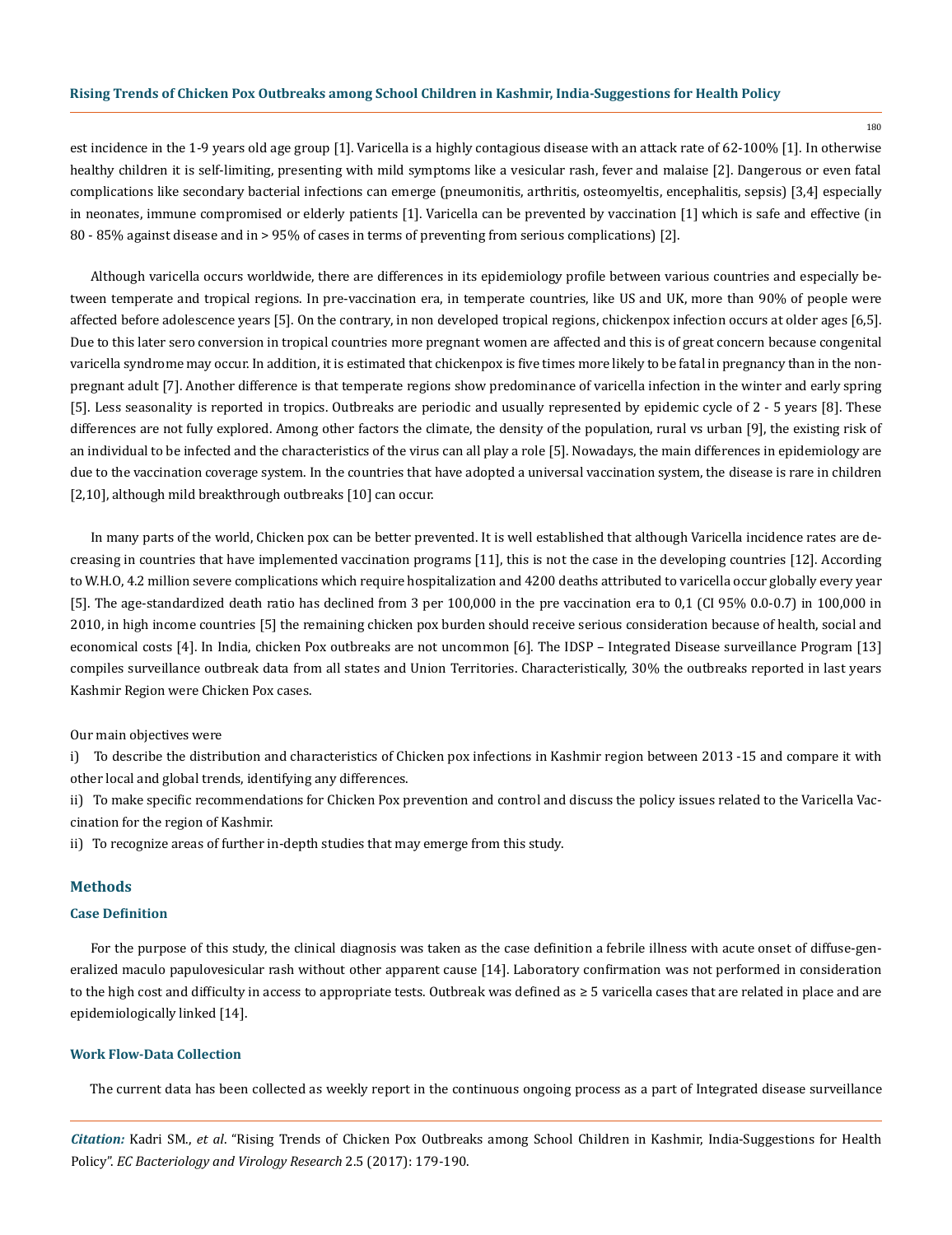181

program – India. It is collected by the surveillance program staff (PHC/ CHC / Doctor / ANM). Our surveillance programme can be characterized as active/passive. Each case was reported in a paper-specified format that includes basic demographic variables (age, gender, region), clinical details of the infected patient and vaccination status [14]. Data were entered in an electronic database that was designed for the surveillance purposes. Completeness of the data sets was high (>97%). The surveillance system can be characterized adequate in terms of usability, providing the opportunity of quality-data (weekly/monthly/annually reports, incidence per region, demographic features) so that outbreaks were detected and controlled in time [15].

## **Statistical Analysis**

The data were expressed as mean ± standard deviation (SD). Frequencies are expressed as percentages. All analysis was performed by using Statistical Package SPPS 22v.

## **Approval of the study**

All patients and parents were fully informed for the scope of our investigation. The study was under the approval of the Directorate of Health Services, Kashmir, India.

#### **Results**

During a three-year period, from January, 2013 to December, 2015, in the Kashmir region we report an increasing rate of cases (eighty, ninty seven and a hundred twenty nine cases respectively in calendar years), corresponding to an increase rate of 24.1. The number of attacks were stable (seven, six and seven) as shown in Figure 1. Notably, during first months of 2016 (Jan-May) we had already 135 cases.



*Figure 1: Total Number of Varicella Attacks and Cases during 2013-2015, Kashmir India.*

#### **Distribution of cases by age and residency**

In 2013, the average age of people infected was 10 years old (range 4 - 20yrs). In 2014, the average age was 10 years old (range 4 - 20yrs) and in 2015 it was 15 years old (range 4-35yrs). All (100%) of outbreaks occurred in rural areas. Analyzing further the outbreak trends in relevance to the geographical area (Figure 2), we found that all outbreaks occurred in 8 out of the 12 districts under study. In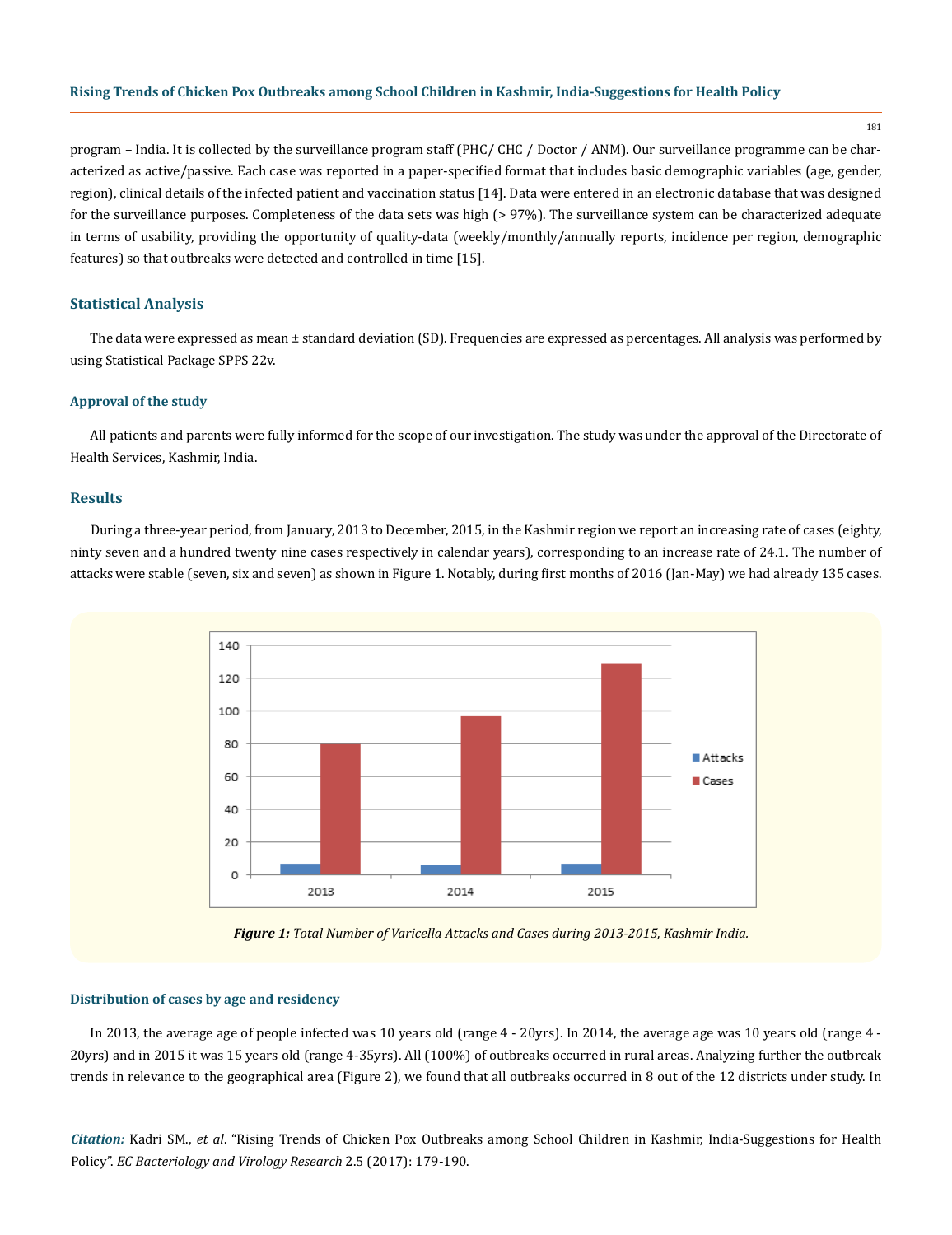two of such areas (Baramulla and Ganderbal) there were one or more outbreaks every year during this three-year-period. The largest outbreak was reported in 2015 in Kulgam (69 cases out of 129 total in the whole study period) as shown in Figure 3.



Mumber of outbreaks in year 2013 Mumber of outbreaks in year 2014 Number of outbreaks in year 2015

*Figure 2: Chicken Pox Oubreaks per geographical region in Kashmir, 2013-2015.*



*Figure 3: Number of VZV cases 2013-15 per region.*

*Citation:* Kadri SM., *et al*. "Rising Trends of Chicken Pox Outbreaks among School Children in Kashmir, India-Suggestions for Health Policy". *EC Bacteriology and Virology Research* 2.5 (2017): 179-190.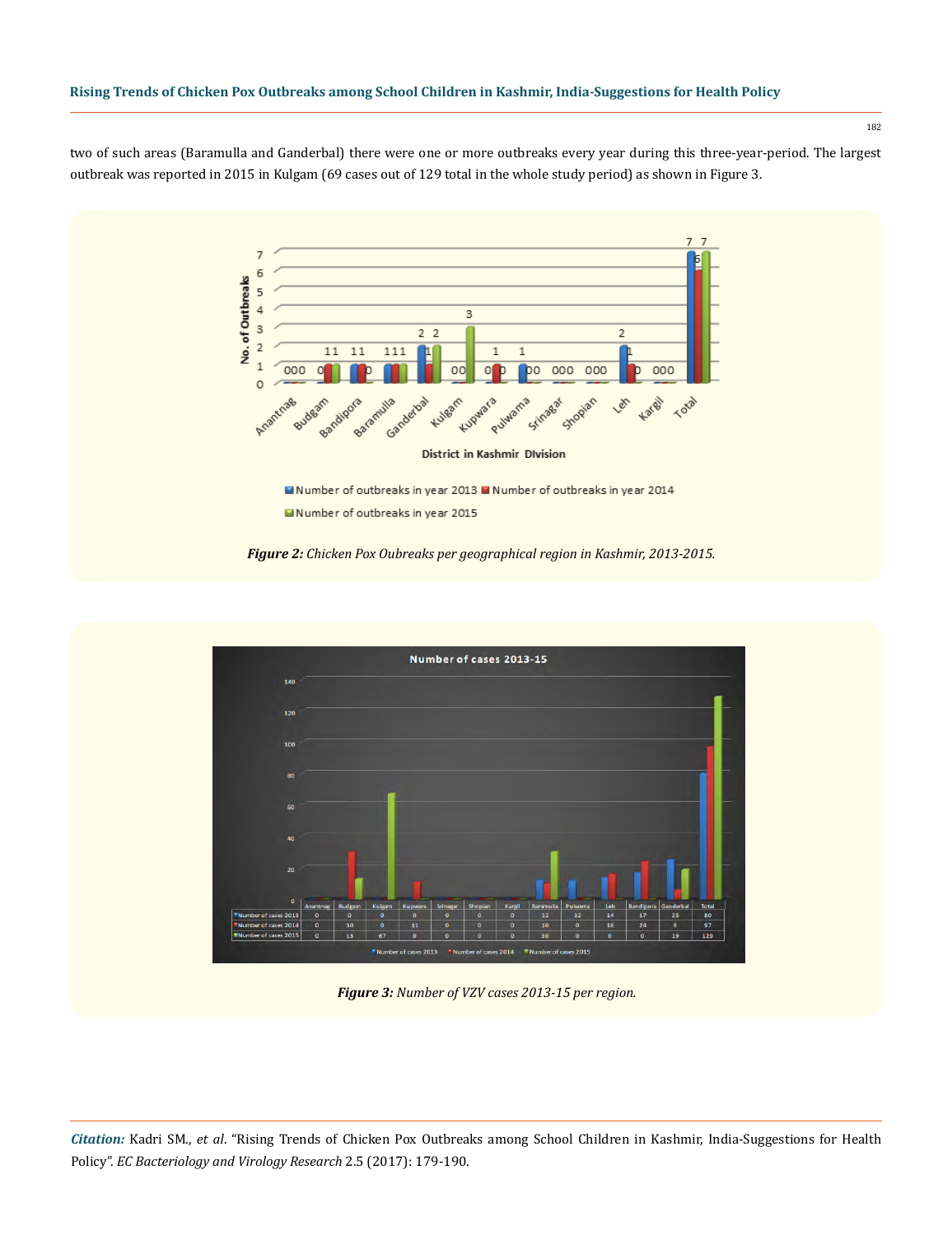District wise trends in Chicken pox **District** cases 2013-15 Anantnag Budgam Kulgam Kupwara Srinagar Shopian Kargil Baramulla Pulwama Leh Bandipora Ganderbal Total

As shown in Figure 4, we report that in one third of our study region there is an increasing trend in outbreaks.

*Figure 4: VZV occurrence trends by region.*

Interestingly, there is a clear seasonal pattern in VZV occurrence. In the year 2013, the peak months of outbreaks have been from May to July. In 2014, August and in 2015, it has been May, July and September. In total for the 3y-study period, there were no cases during the winter but a high peak in July and August and then plateaued during autumn months (Figure 5). Half of the total epidemics occurred during July-August-September.

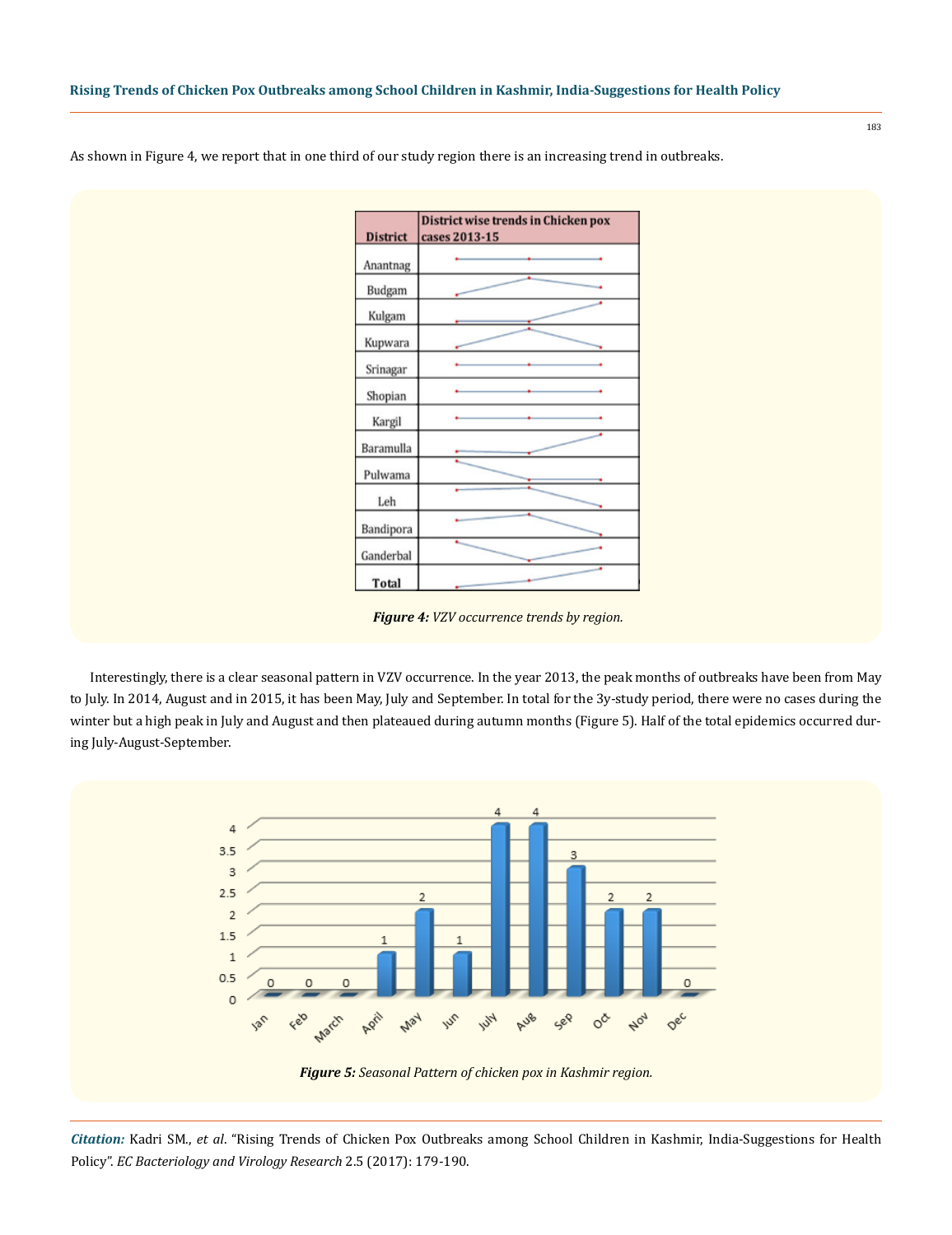184

Distribution Per Gender. No gender based difference is reported in 290 cases of the outbreaks (147 men vs 143 women) as shown in Figure 6. Only slight differences in various districts per calendar year.



*Figure 6: Male to Female ratio per year and per district in VZV patients.*

## **Actions Taken**

For every case of suspected varicella outbreak the Rapid Response Team visited school/village for further investigation (Figure 7). Upon confirmation, the patients were given treatment and the school was closed for a short period of about three days. Awareness was given to the people of affected village/ school regarding the way of transmission of VZV (Figure 8). Teachers and parents were educated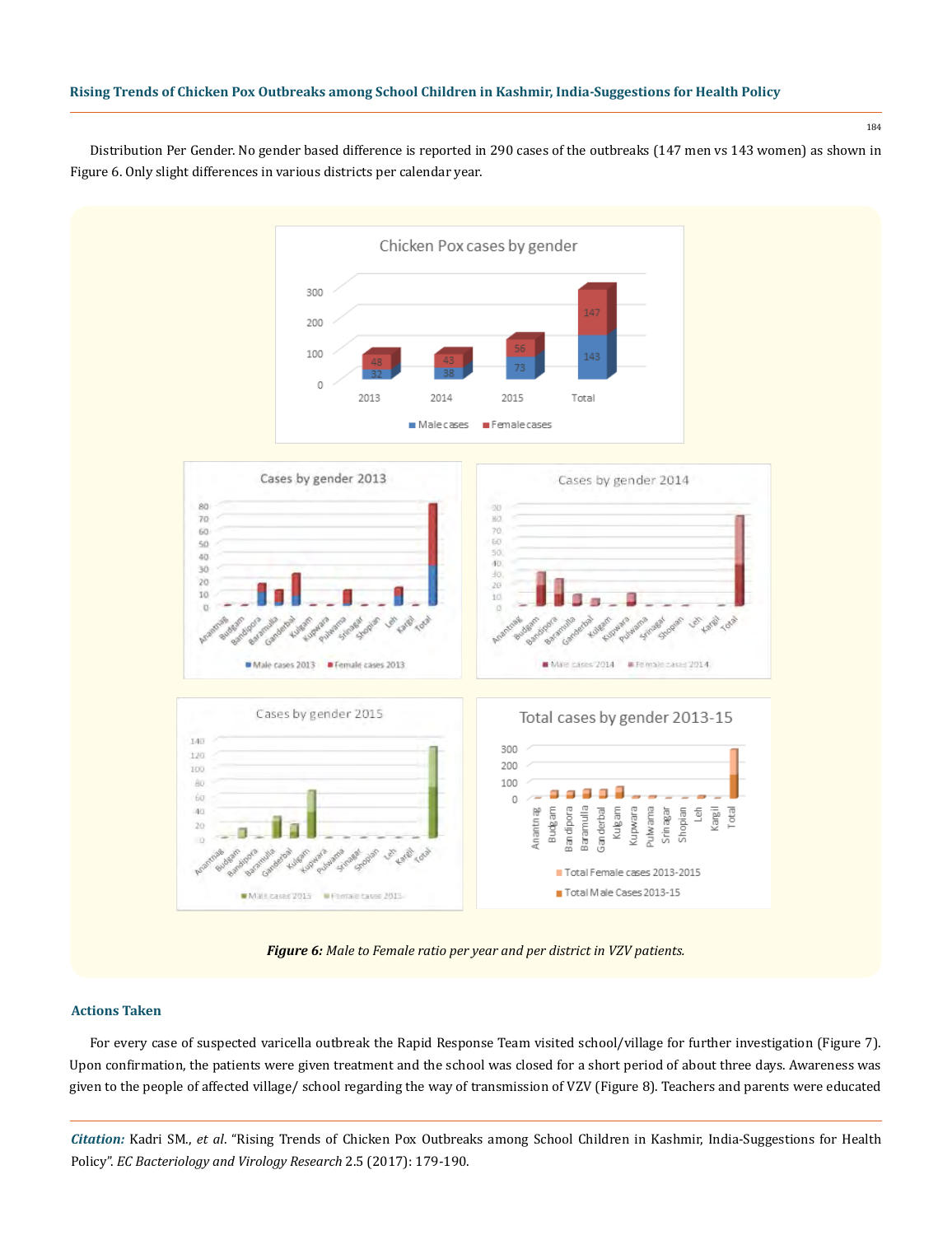about the symptoms and were advised to isolate the affected cases in order to prevent clustering of cases and inhibit further transmission of disease and give the patients plenty of fluids and proper bed rest. Advice was given to follow proper cough etiquettes and hygienic hand washing to prevent spread of Chickenpox. There was a vigilance on the situation, camps were organised in the schools infected (Figure 1) and door-to-door education was performed, regarding the disease and its control.



*Figure 7: Photos during the study of an outbreak in public school.*



*Figure 8: Educational Material (infographic) about Chickenpox Prevention.*

*Citation:* Kadri SM., *et al*. "Rising Trends of Chicken Pox Outbreaks among School Children in Kashmir, India-Suggestions for Health Policy". *EC Bacteriology and Virology Research* 2.5 (2017): 179-190.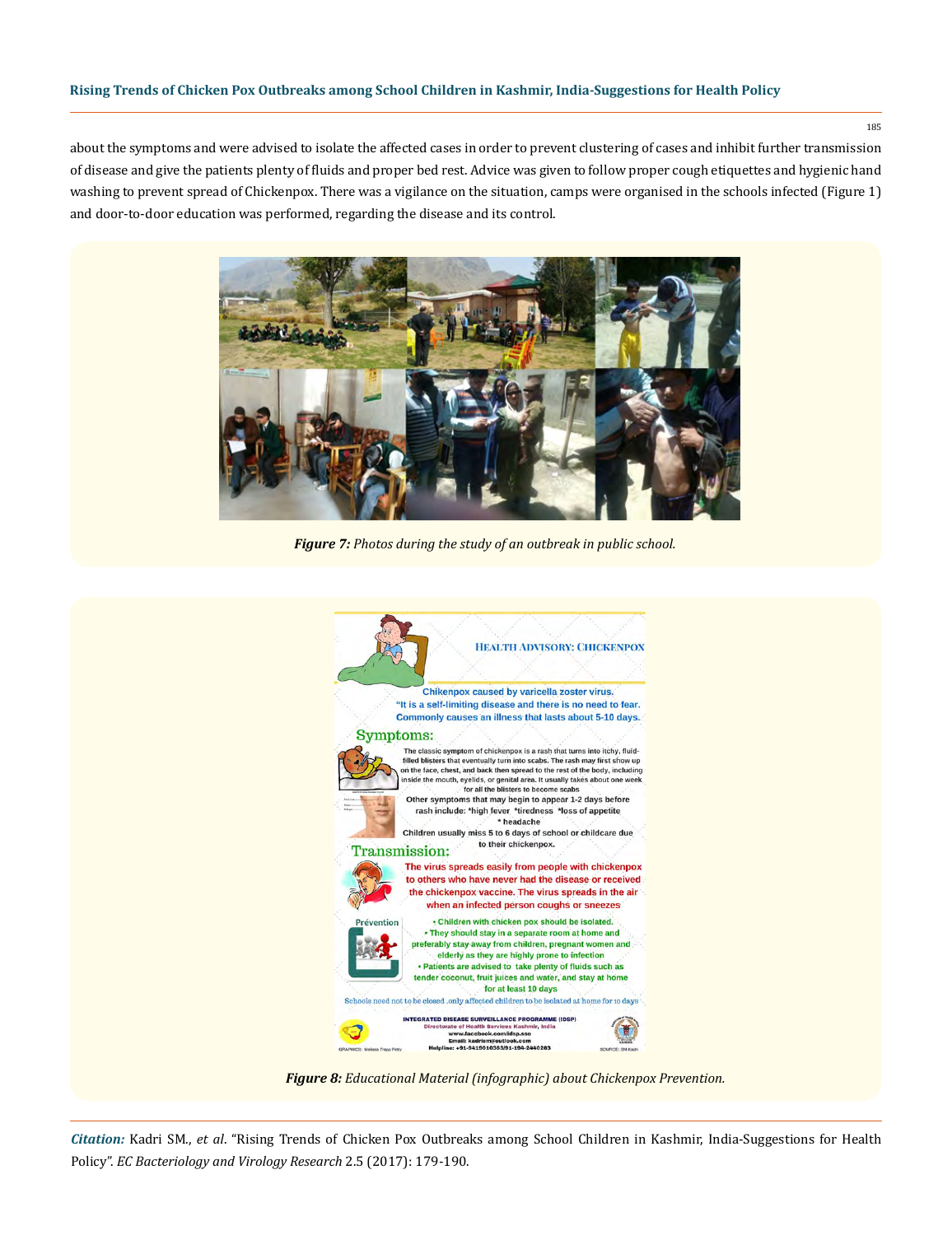#### **Discussion**

In the present study, we report an increasing trend of chicken pox cases and ongoing outbreaks in Kashmir area, during a three year surveillance study period (2013-2015). The majority of the cases were otherwise healthy school-aged children from rural areas of the region. Both genders were equally affected and there was a seasonal pattern.

Chickenpox outbreaks in India are not uncommon [6,16]. In 2012, an outbreak was described in young trainee nurses (mean age 18.9) living in an institutional hostel who were vaccinated with a single dose [16]. Sinha et al reported chickenpox outbreaks which were observed every year from 1970 - 74 in a small West Bengal village and the cases occurred between March and June with a mean age of 23.4 years [39]. About twenty years later, in a varicella epidemic in rural southern India, an overall attack rate of 5.9% and 1% mortality was observed. In contrast to our study, the attack rate in susceptible children below eight years old was low, although families lived in small single room houses [40]. High infection rates in early adulthood show that population at these periods and regions had not encounter VZV during childhood. Comparing with these studies with our results we notice a slight shift to lower mean age in our region.

 It appears that there is some seasonal variation in acute cases of varicella in India. In a number of studies, incidence was found to peak during the cooler times of the year while dropping off in the summer months. In a previous epidemic in Kerala White [41] it was found that most varicella cases are reported between January and February, the coolest months of the year [42]. A more recent outbreak in a rural community in North India highlights that epidemiological factors contributing could be ambient temperature in winter and people living in a naive community, in close proximity, which in turn leads to the rapid transmission of the virus. Other studies have found also a seasonality pattern but results are inconsistent among different districts regarding months that incidence peaks [17,6]. In addition, most studies describe no gender difference in sero positivity [1] and this agrees with our findings. Outbreaks with similar epidemiological profile was described in Iraq during the period 2007-2011 with > 65% of patients being in the age group of 5 - 14 [18].

As noted before all of the cases in the present studied were not immunized. In India, varicella vaccination has not yet been included in the national immunization schedule [19] and it is only available by private medical practitioners. The coverage percentage in our region is unknown. The crude herd rate for varicella [i.e the percentage of people in a population that is immune so that infection of susceptible people is prevented] is estimated to be 90% [20].

Although varicella vaccine is highly effective in reducing disease transmission and preventing the disease and its complications, vaccination policies and strategies regarding chickenpox vary considerably among countries [21,22]. USA was among the first to add varicella vaccine in the immunization schedule in 1996. This resulted in considerable decrease in mortality, especially in the age group 1 - 4 years and hospitalization rates [23,24,11]. Uruguay has also implemented the vaccine early in 1999 and after six years reported 81% decline in hospitalization due to varicella and more than 90% coverage percentage [11]. In Canada and Europe eight countries (Germany, Greece, Latvia and seven Italian regions are some of them) added the varicella immunization as a part of the national immunization schedule with high coverage [21,22]. Varicella vaccine is known to be effective and there is even more benefit from the second dose which gives lasting effect [25]. Parental refusal of vaccination sustains an emerging issue [26]. Discussion with a family doctor is associated with greater vaccination rates, indicating that specialist opinion influences the parental attitudes [27-29]. There is an ongoing research and discussion towards implementing the best strategy vaccination tailored to the needs of each county, with the trend towards universal, high sustained coverage as a cost-effective method [30-33]. Local monitor of coverage and robust disease surveillance is also highlighted in studies as an important issue as epidemiology of the virus can shift [34].

The US was also the first country also to adopt a universal routine two dose varicella vaccination program; other countries implemented universal 1-dose programs as a routine schedule. Several countries (e.g., China, Japan) have single dose recommendation for varicella vaccination, with vaccine available for private purchase. A characteristic comparison made by a recent study that report that of

*Citation:* Kadri SM., *et al*. "Rising Trends of Chicken Pox Outbreaks among School Children in Kashmir, India-Suggestions for Health Policy". *EC Bacteriology and Virology Research* 2.5 (2017): 179-190.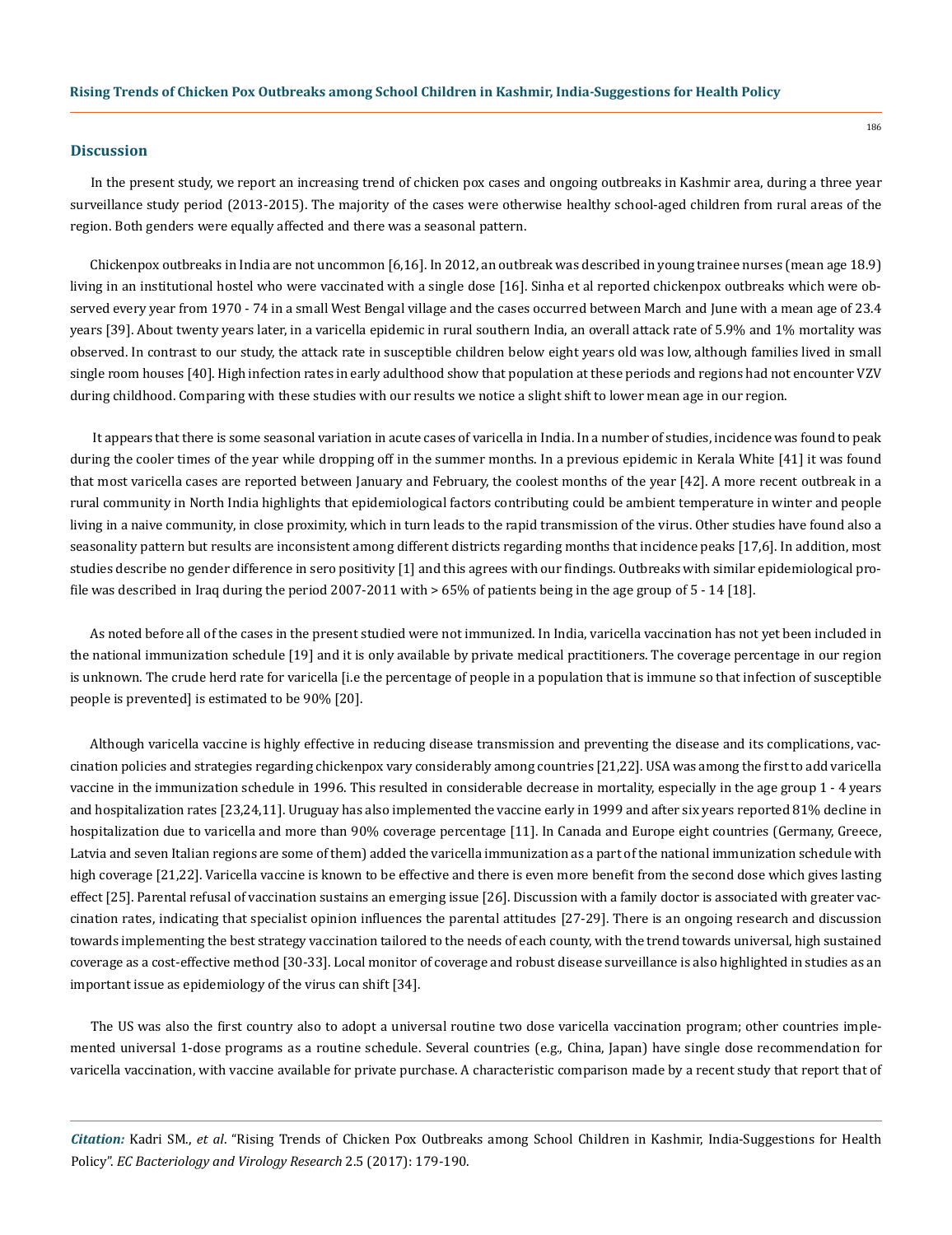62% varicella vaccination coverage in Shandong area in China was higher than that of Bavaria, Germany (53% in 2008), where varicella immunization has been universally recommended and free of charge since 2004 [35]. In the same study urban children were more likely to have be vaccinated vs. rural children (72.1 vs. 59.6%,  $p < 0.001$ ), as were those living within five kilometers of their designated immunization clinic (62.6 vs. 59.3%, p = 0.02). So there are many factors to play a role in the net result and any design of a health vaccination police should take into consideration [7,36,37].

A high proportion of unvaccinated case-patients suggest low vaccination coverage as a cause of the outbreak; a high proportion of vaccinated case-patients is suggestive of vaccine failure as a cause of the outbreak [38]. The varicella vaccine does not provide 100% protection; it is expected that cases will occur among vaccinated persons, although disease is generally milder than that in unvaccinated persons as has been observed in immunized case patients [43]. Immunization is probably of the most effective public health measures in childhood morbidity and mortality, caused by vaccine preventable diseases. However, outbreaks of vaccine preventable diseases continue to occur even in developed countries, and this may be attributed to unimmunized or under-immunized subpopulations despite high overall vaccination coverage. Several underlying factors for suboptimal vaccine uptake have been described, but are complex and present variablity among different countries, healthcare settings and individually groups. It is, therefore, essential to monitor vaccination coverage regularly and identify factors. in order to implement appropriate health policies.

As WHO concluded [44] before countries decide on the introduction of varicella vaccine into routine childhood immunization programmes, they should set up adequate disease surveillance to assess the varicella disease burden, with provision of continued surveillance after introduction of vaccination. SAGE recommended that routine childhood immunization against varicella could be considered in countries where the disease has an important public health impact and causes a substantial socio-economic burden. However, resources should be sufficient to ensure reaching and sustaining vaccine coverage ≥ 80%, as vaccine coverage of 20% – 80% would shift varicella to older ages with the risk of an associated increase of severe disease and mortality. Those countries deciding to introduce routine childhood varicella immunization, should administer vaccination at 12 – 18 months of age. The number of doses administered is dependent on the goal of the vaccination programme. One dose is sufficient to reduce mortality and severe morbidity from varicella. Two doses induce higher effectiveness and should therefore be recommended in countries where the programmatic goal is, in addition to decreasing severe disease, to further reduce the number of cases and outbreaks.

A programme of varicella vaccination can potentially change the epidemiology of varicella and limit its burden in childhood as well as its social and financial cost.

# **Conclusion**

There are unmet needs regarding varicella prevention and control strategy in India. It is a high priority to identify unvaccinated individuals at risk and naive communities. Also, there is a need for regular training programmes of health workers so that highly contagious communicable diseases like varicella can be detected in time and such outbreaks can be prevented for further spread. Vaccination strategy should de revised in term of cost-effect and public health programs to support awareness of the disease and the immunization benefits.

#### **Recommendations**

Due to increasing in the number of cases of chicken pox it is recommended that:

- 1. Vaccination to be included in universal immunized programme.
- 2. Research is needed to further enlighten if any change in pattern of virus for which the affected population is not immunized.
- 3. Control of outbreaks of chicken pox among schools and education of the public, parents and students.

*Citation:* Kadri SM., *et al*. "Rising Trends of Chicken Pox Outbreaks among School Children in Kashmir, India-Suggestions for Health Policy". *EC Bacteriology and Virology Research* 2.5 (2017): 179-190.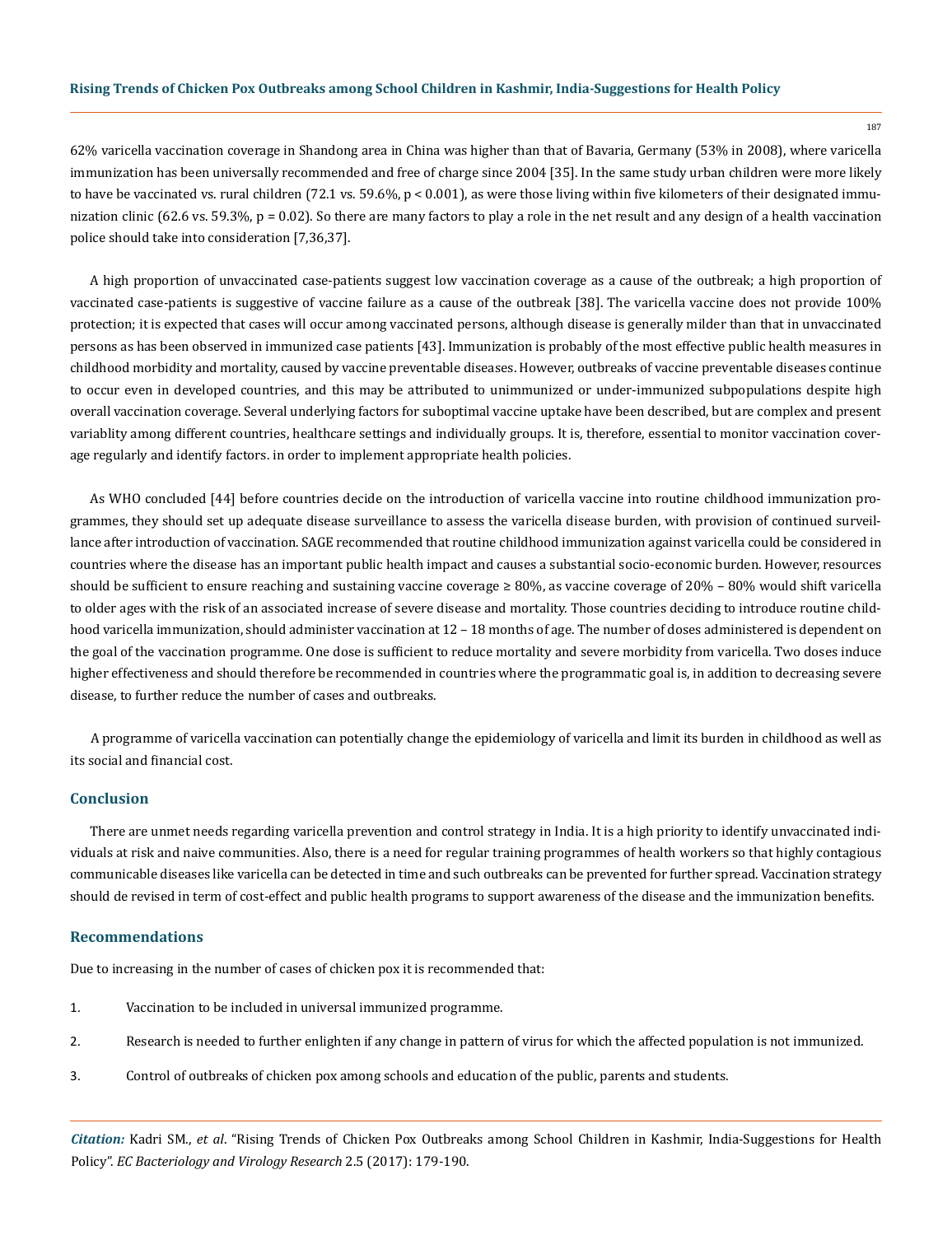#### **Disclosures**

No potential conflict of interest s disclosed.

# **Acknowledgments**

I hereby acknowledge the work done during data collection and entry of the patients.

#### **At District Level**

- 1. Chief Medical Officers, Kashmir, India]
- 2. Medical Superintendents of all districts of Kashmir, India
- 3. District surveillance units [DSUs] of IDSP, Kashmir, India

#### **At Divisional Level**

- 1. Dr. Afshan Abdullah [State Epidemiologist IDSP]
- 2. Dr. Farooz Ahmad [State Microbiologist]
- 3. Mr. Imtiyaz Amin [State DM]
- 4. Ms Irfana Bhat [State DEO]

# **Bibliography**

- 1. [Heininger U and Seward JF. "Varicella".](http://www.thelancet.com/journals/lancet/article/PIIS0140673606695615/abstract) *Lancet* 368.9544 (2006): 1365-1376.
- 2. Hambleton S and Arvin AM. "Vaccine?" *[Advances in Experimental Medicine and Biology](https://www.ncbi.nlm.nih.gov/pubmed/16107063)* 568 (2005): 11-24.
- 3. Heywood AE., *et al*[. "Varicella and herpes zoster hospitalizations before and after implementation of one-dose varicella vaccination](http://www.healthinfonet.ecu.edu.au/key-resources/bibliography/?lid=28299) [in Australia: an ecological study".](http://www.healthinfonet.ecu.edu.au/key-resources/bibliography/?lid=28299) *Bull World Health Organ* 92.8 (2014): 593-604.
- 4. Gowin E., *et al*[. "Don't forget how severe varicella can be-complications of varicella in children in a defined Polish population".](https://www.ncbi.nlm.nih.gov/pubmed/23352485) *Inter[national Journal of Infectious Diseases](https://www.ncbi.nlm.nih.gov/pubmed/23352485)*17.7 (2013):e485-e489.
- 5. World Health Organization. "Weekly epidemiological record: relevé épidémiologique hebdomadaire". *Weekly Epidemiological Record*  89.21 (2014):221-236.
- 6. [Lee BW. "Review of varicella zoster seroepidemiology in India and Southeast Asia".](https://www.ncbi.nlm.nih.gov/pubmed/9855401) *Tropical Medicine and International Health* 3.11 [\(1998\):886-890.](https://www.ncbi.nlm.nih.gov/pubmed/9855401)
- 7. Bonanni P., *et al*[. "Varicella vaccination in Europe taking the practical approach". BMC Medicine 7.1 \(2009\):26.](https://www.ncbi.nlm.nih.gov/pubmed/19476611)
- 8. CDC Ncird. "Immunology and Vaccine-Preventable Diseases Pink Book Varicella".
- 9. Mandal BK., *et al*[. "Adult susceptibility to varicella in the tropics is a rural phenomenon due to the lack of previous exposure".](https://www.ncbi.nlm.nih.gov/pubmed/9852974) *Journal of Infectious Diseases*[178 Suppl.1 \(1998\):S52-S54.](https://www.ncbi.nlm.nih.gov/pubmed/9852974)
- 10. [Wack RP. "An outbreak of varicella despite vaccination".](https://www.ncbi.nlm.nih.gov/pubmed/12678025) *New England Journal of Medicine*348.14 (2003):1405–1407.

*Citation:* Kadri SM., *et al*. "Rising Trends of Chicken Pox Outbreaks among School Children in Kashmir, India-Suggestions for Health Policy". *EC Bacteriology and Virology Research* 2.5 (2017): 179-190.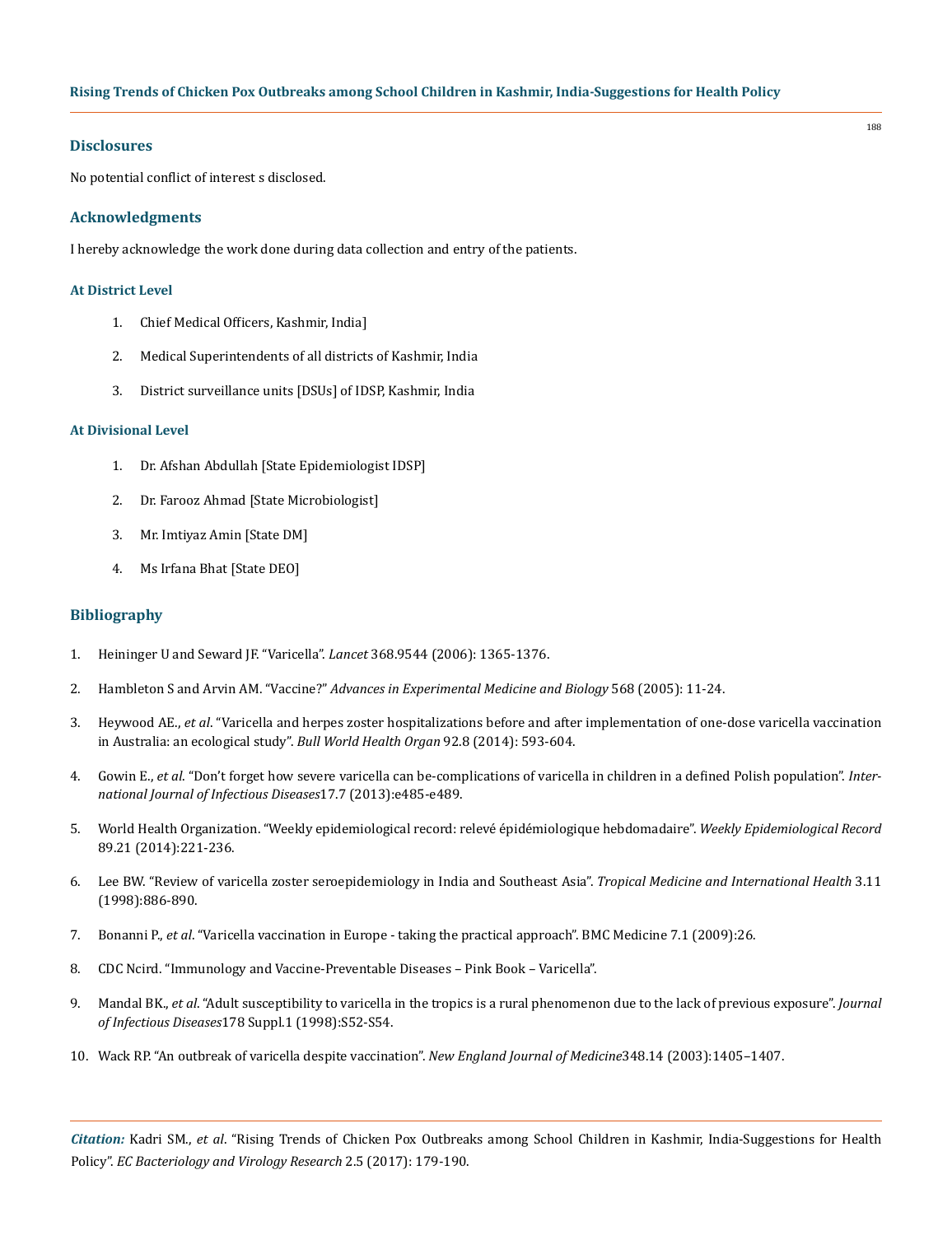- 11. Quian J.,*et al*[. "Impact of universal varicella vaccination on 1-year-olds in Uruguay: 1997-2005".](https://www.ncbi.nlm.nih.gov/pubmed/18456699) *Archives of Disease in Childhood* 93.10 [\(2008\):845-850.](https://www.ncbi.nlm.nih.gov/pubmed/18456699)
- 12. Singh M., *et al*[. "Outbreak of chickenpox in a Union Territory of North India".](https://www.ncbi.nlm.nih.gov/pubmed/26470958) *Indian Journal of Medical Microbiology* 33.4 (2015):524- [527.](https://www.ncbi.nlm.nih.gov/pubmed/26470958)
- 13. [IDSP : Integrated Disease Surveillance Programme \(IDSP\) \[Internet\].](http://idsp.nic.in/index4.php?lang=1&level=0&linkid=313&lid=1592)
- 14. Marin M. "Strategies for the control and investigation of varicella outbreaks manual, 2008". 9 (2008):1-13.
- 15. [ECDC. "Data quality monitoring and surveillance system evaluation A handbook of methods and applications".](http://ecdc.europa.eu/en/publications/_layouts/forms/Publication_DispForm.aspx?List=4f55ad51-4aed-4d32-b960-af70113dbb90&ID=1171) *ECDC Techical Documents*[\(2014\).](http://ecdc.europa.eu/en/publications/_layouts/forms/Publication_DispForm.aspx?List=4f55ad51-4aed-4d32-b960-af70113dbb90&ID=1171)
- 16. Bhatti VK., *et al*[. "Use of immunization as strategy for outbreak control of varicella zoster in an institutional setting".](https://www.ncbi.nlm.nih.gov/pubmed/25378773)*Medical Journal Armed Forces India* [70.3 \(2014\):220-224.](https://www.ncbi.nlm.nih.gov/pubmed/25378773)
- 17. Garnett GP., *et al*[. "The age of infection with varicella-zoster virus in St Lucia, West Indies".](https://www.ncbi.nlm.nih.gov/pubmed/8386097) *Epidemiology and Infection*110.2 (1993): [361-372.](https://www.ncbi.nlm.nih.gov/pubmed/8386097)
- 18. [Khaleel HA and Abdelhussein HM. "Clinical Epidemiology of Chickenpox in Iraq from 2007-2011".](https://www.ncbi.nlm.nih.gov/pubmed/23283051) *Global Journal of Health Science* 5.1 [\(2012\):180-186.](https://www.ncbi.nlm.nih.gov/pubmed/23283051)
- 19. Singh MP., *et al*[. "Epidemiologic lessons: chickenpox outbreak investigation in a rural community around Chandigarh, North India".](https://www.ncbi.nlm.nih.gov/pubmed/22234108) *[Indian Journal of Pathology and Microbiology](https://www.ncbi.nlm.nih.gov/pubmed/22234108)* 54.4 (2011):772-774.
- 20. [Ozaki T. "Long-term clinical studies of varicella vaccine at a regional hospital in Japan and proposal for a varicella vaccination pro](https://www.ncbi.nlm.nih.gov/pubmed/24183712)gram". *Vaccine* [31.51 \(2013\):6155-6160.](https://www.ncbi.nlm.nih.gov/pubmed/24183712)
- 21. Sadzot-Delvaux C., *et al*[. "Varicella vaccination in Japan, South Korea, and Europe".](https://www.ncbi.nlm.nih.gov/pubmed/18419395) *Journal of InfectiousDiseases*197 Suppl 2 [\(2008\):S185-S190.](https://www.ncbi.nlm.nih.gov/pubmed/18419395)
- 22. Reuss AM., *et al*[. "Varicella vaccination coverage of children under two years of age in Germany".](https://www.ncbi.nlm.nih.gov/pubmed/20723217) *BMCPublic Health*10 (2010):502.
- 23. Hirose M., *et al*[. "The impact of varicella vaccination on varicella-related hospitalization rates: Global data review".](http://www.sciencedirect.com/science/article/pii/S0103058216000083) *Revista Paulista de Pediatria* [34.3 \(2015\): 359-366.](http://www.sciencedirect.com/science/article/pii/S0103058216000083)
- 24. Chaves SS., *et al*[. "Varicella in Infants after Implementation of the US Varicella Vaccination Program".](https://pediatrics.aappublications.org/content/128/6/1071) *Pediatrics* 128.6 (2011): 1071- [1077.](https://pediatrics.aappublications.org/content/128/6/1071)
- 25. Baxter R., *et al*[. "Long-term effectiveness of varicella vaccine: a 14-Year, prospective cohort study".](https://www.ncbi.nlm.nih.gov/pubmed/23545380) *Pediatrics* 131.5 (2013): e1389 [e1396.](https://www.ncbi.nlm.nih.gov/pubmed/23545380)
- 26. McCarthy NL., *et al*[. "Vaccination coverage levels among children enrolled in the vaccine safety datalink".](http://www.sciencedirect.com/science/article/pii/S0264410X13013637) *Vaccine* 31.49 (2013): 5822- [5826.](http://www.sciencedirect.com/science/article/pii/S0264410X13013637)
- 27. Glanz JM., *et al*[. "Parental refusal of varicella vaccination and the associated risk of varicella infection in children".](https://www.ncbi.nlm.nih.gov/pubmed/20048244) *Archives of Pediat[rics and Adolescent Medicine](https://www.ncbi.nlm.nih.gov/pubmed/20048244)* 164.1 (2010): 66-70.
- 28. Tam WWS., *et al*[. "Parental Attitudes and Factors Associated With Varicella Vaccination in Preschool and Schoolchildren in Hong](https://www.ncbi.nlm.nih.gov/pmc/articles/PMC4616659/?tool=pmcentrez) [Kong: A Cross-Sectional Study".](https://www.ncbi.nlm.nih.gov/pmc/articles/PMC4616659/?tool=pmcentrez) *Medicine (Baltimore)* 94.36 (2015): e1519.
- 29. [Gundogdu Z and Gundogdu O. "Parental attitudes and varicella vaccine in Kocaeli, Turkey".](http://www.sciencedirect.com/science/article/pii/S0091743511000399) *Preventive Medicine* 52.3–4 (2011): 278- [280.](http://www.sciencedirect.com/science/article/pii/S0091743511000399)

*Citation:* Kadri SM., *et al*. "Rising Trends of Chicken Pox Outbreaks among School Children in Kashmir, India-Suggestions for Health Policy". *EC Bacteriology and Virology Research* 2.5 (2017): 179-190.